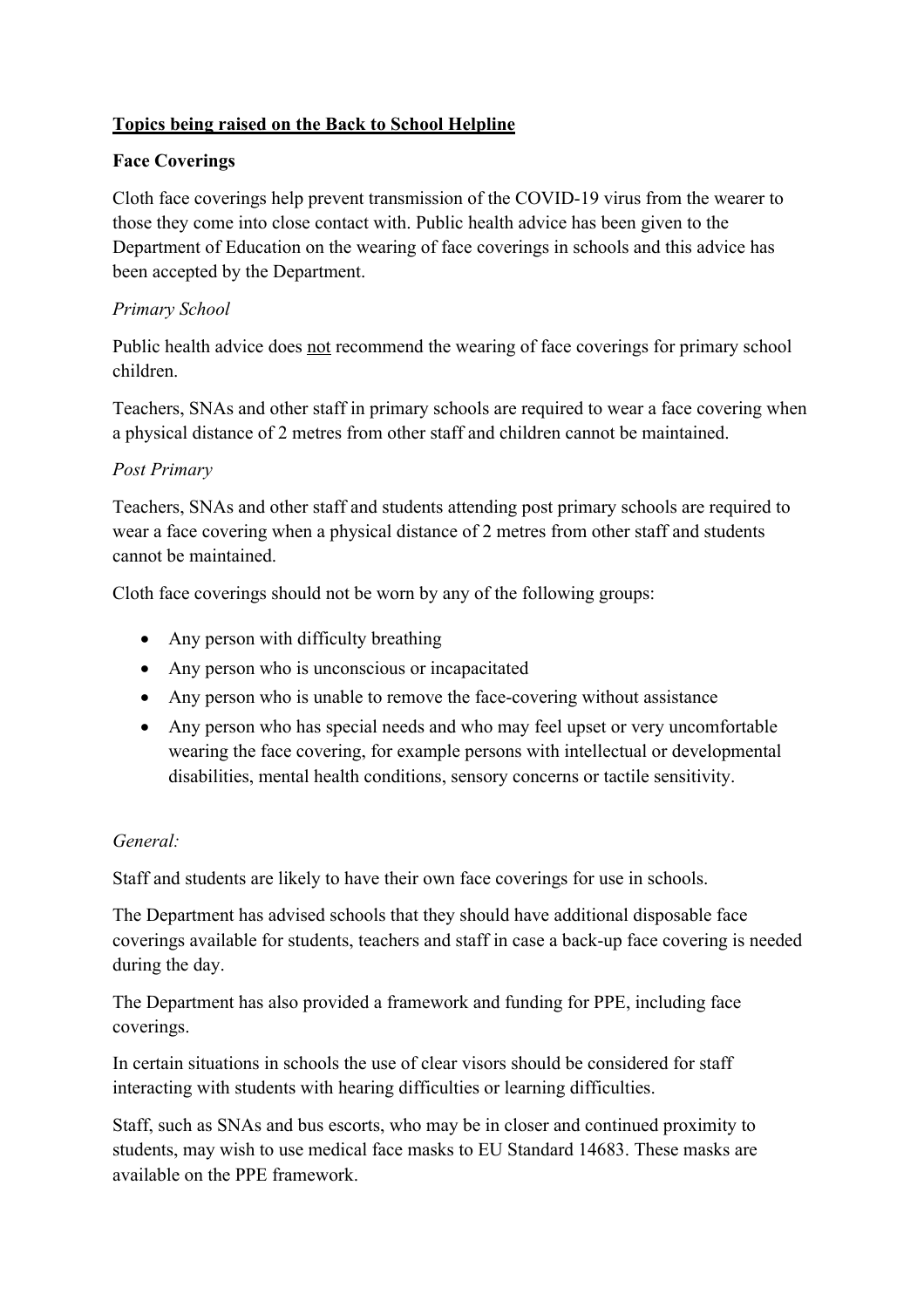## **Travel Abroad**

Government policy, which is based on official public health advice, continues to advise against non-essential travel overseas for everyone.

It is a requirement for anyone coming into Ireland, from locations other than those with a rating of 'normal precautions' ("green"), to restrict their movements for 14 days, and this includes school staff, parents and children or other students coming from abroad to attend school in Ireland. Restricting your movements means staying indoors in one location and avoiding contact with other people and social situations as much as possible.

The school has a duty of care to all of its pupils and staff members. If a school has reasonable grounds for believing that its duty of care toward its staff and pupils is being undermined in circumstance where a person – staff member or pupil - has not observed the mandatory requirement to self-isolate for 14 days following return from a non-green list country, it is reasonable for the school to refuse access to the pupil or staff member this period.

## **Pupils who live with someone who travels abroad for work**

The general public health advice outlined above for people returning to Ireland having worked abroad should be followed by the person who has worked abroad (e.g. a parent/guardian).

Living with a parent/guardian who travels abroad for work does not prevent children from attending school. The parent/guardian should follow all of the HSE guidelines on their return home.

# **Uniforms**

There are no recommendations in the public health advice to suggest an increased risk in wearing uniforms. The Department has not issued any guidance on the wearing of school uniforms in a COVID-19 environment. Normal washing and hygiene arrangements should apply to uniforms. The wearing of school uniforms remains a matter for each school.

# **Temperature Checks/COVID-19 Symptoms**

The public health advice is that temperature checking is not recommended because fever is not a consistent symptom of COVD-19 in children. Parents and/or schools do not need to take children's temperatures very morning.

Parents and pupils/students are reminded that if they feel unwell and/or have ANY COVID-19 symptoms they should not attend school. Link to the symptoms are here:

https://www2.hse.ie/conditions/coronavirus/symptoms.html